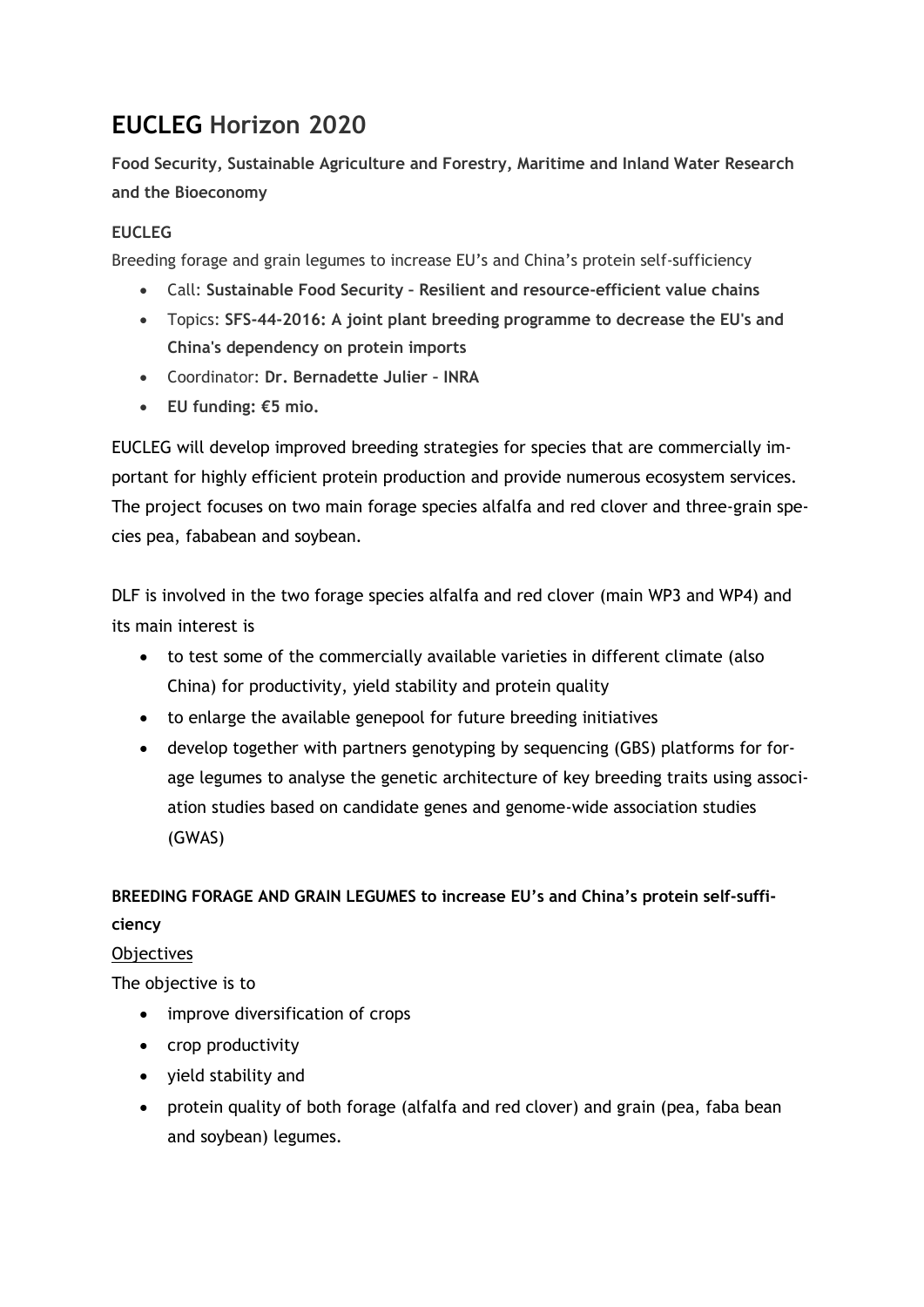EUCLEG will investigate the potential for new uses of forage species for human nutrition. Processed protein extracts have a good nutritive value for human consumption in terms of plant protein intake (amino acid composition close to that of dairy milk). It could be an alternative to meat and milk alleviating negative impacts of agriculture on the environment.

#### **37 partners**

### INRA is coordinator

| $\mathsf{N}$ $^{\circ}$ | Participant organisation name                                                                        | Country     |                           |
|-------------------------|------------------------------------------------------------------------------------------------------|-------------|---------------------------|
| 1.                      | Institut National de la Recherche Agronomique -<br>INRA (Coordinator), Res                           | France      | www.inra.fr               |
| 2.                      | Aberystwyth University (IBERS), He, Res                                                              | UK          | www.aber.ac.uk            |
| 3.                      | Agricultural Research, LTd. (ART), SME                                                               | Czech Rep.  | www.vupt.cz               |
| 4.                      | Agro Seed Research bvba (Agro Seed Research), SME                                                    | Belgium     | www.stormseeds.com        |
| 5.                      | Agrovegetal S.A. (Agrovegetal), SME                                                                  | Spain       | www.agrovegetal.com       |
| 6.                      | Boreal Kasvinjalostus Oy (Boreal), SME                                                               | Finland     | www.boreal.fi             |
| 7.                      | Chinese Academy of Agricultural Science Institute of<br>Grassland Research (CAAS-IGR), Res           | China       | www.gricaas.net           |
| 8.                      | Crop Tillage and Cultivation Institute, Heilongjiang<br>Academy of Agricultural Sciences (HAAS), Res | China       |                           |
| 9.                      | DLF SEEDS AS (DLF Seeds), Ind                                                                        | Denmark     | www.dlf.com               |
| 10.                     | Eidgenössisches Departement für Wirtschaft, Bil-<br>dung und Forschung (WBF), Res                    | Switzerland | www.wbf.admin.ch          |
| 11.                     | Graminor AS (Graminor), SME                                                                          | Norway      | www.graminor.no           |
|                         | Inner Mongolia Agricultural University (IMAU), He,                                                   |             |                           |
| 12.                     | Res                                                                                                  | China       |                           |
| 13.                     | INRA Transfert S.A. (IT), Other                                                                      | France      | www.inra-transfert.fr     |
| 14.                     | Institut Za Ratarstvo I Povrtarstvo (IFVCNS), Res                                                    | Serbia      | www.nsseme.com            |
| 15.                     | Institute for forage crops Ltd Kruševac (IKBKS), Res                                                 | Serbia      | www.ikbks.com             |
|                         | Institute of Animal Science, Chinese Academy of Ag-                                                  |             |                           |
| 16.                     | ricultural Sciences (CAAS-IAS), Res                                                                  | China       |                           |
|                         | Instituto Andaluz de Investigaciony Formacion Agra-                                                  |             |                           |
| 17.                     | ria Pesquera Alimentaria y de la Produccion Ecolo-                                                   | Spain       | www.ifapa.es              |
|                         | gica (IFAPA), Res                                                                                    |             |                           |
| 18.                     | International Plant Genetic Resources Institute                                                      |             |                           |
|                         | (IPGRI), Res                                                                                         | Italy       | www.fao.org               |
| 19.                     | Jiangsu Academy of Agricultural Sciences (JAAS),                                                     | China       | www.jaas.ac.cn            |
|                         | He, Re                                                                                               |             |                           |
| 20.                     | Jouffray Drillaud (JD), SME                                                                          | France      | www.jouffray-drillaud.com |
| 21.                     | Julius Kühn-Institut Bundesforschungsinstitut für<br>Kulturpflanzen (JKI), Res                       | Germany     | www.julius-kuehn.de       |
| 22.                     | Lantmännen Ekonomisk Forening (Lantmännen), Ind                                                      | Sweden      | lantmannen.com            |
| 23.                     | Leibniz - Institut für Pflanzengenetik und Kultur-                                                   | Germany     | www.ipk-gatersleben.de    |
|                         | pflanzenforschung (IPK), Res                                                                         |             |                           |
| 24.                     | Nanjing Agricultural University (NJAU), He                                                           | China       | www.njau.edu.cn           |
| 25.                     | Nordiskt Genresurscenter (NordGen), Res                                                              | Sweden      |                           |
| 26.                     | Norges Miljo-og Biovitenskaplige Universitet (NMBU),<br>He                                           | Norway      | www.nmbu.no               |
| 27.                     | North-East Agricultural University (NEAU), He                                                        | China       | www.neau.cn               |
|                         | Northeast Institute of Geography and Agroecology,                                                    |             |                           |
| 28.                     | Chinese Academy of Sciences (CAS-IGA), Res                                                           | China       | www.nwsuaf.edu.cn         |
| 29.                     | Northwest A&F University (NWAFU), He                                                                 | China       |                           |
| 30.                     | Progeno BVBA (Progeno), SME                                                                          | Belgium     | www.progeno.net           |
| 31.                     | Shanxi Agricultural University (SXAU), He                                                            | China       | www.sxau.edu.cn           |
| 32.                     | Société RAGT 2n SAS (RAGT), Ind                                                                      | France      | www.ragt.fr               |
| 33.                     | Tourneur grandes cultures (Barenbrug), SME                                                           | France      | www.barenbrug.be          |
| 34.                     | Universiteit Gent (UGENT), He, Res                                                                   | Belgium     | www.ugent.be              |
| 35.                     | VIB (VIB), Res                                                                                       | Belgium     | www.irc.ugent.be          |
| 36.                     | Vlaams Gewest (ILVO), Res                                                                            | Belgium     | www.ilvo.vlaanderen.be    |
| 37.                     | Zhejiang Academy Agricultural Sciences (ZAAS), Res                                                   | China       | www.zaas.ac.cn            |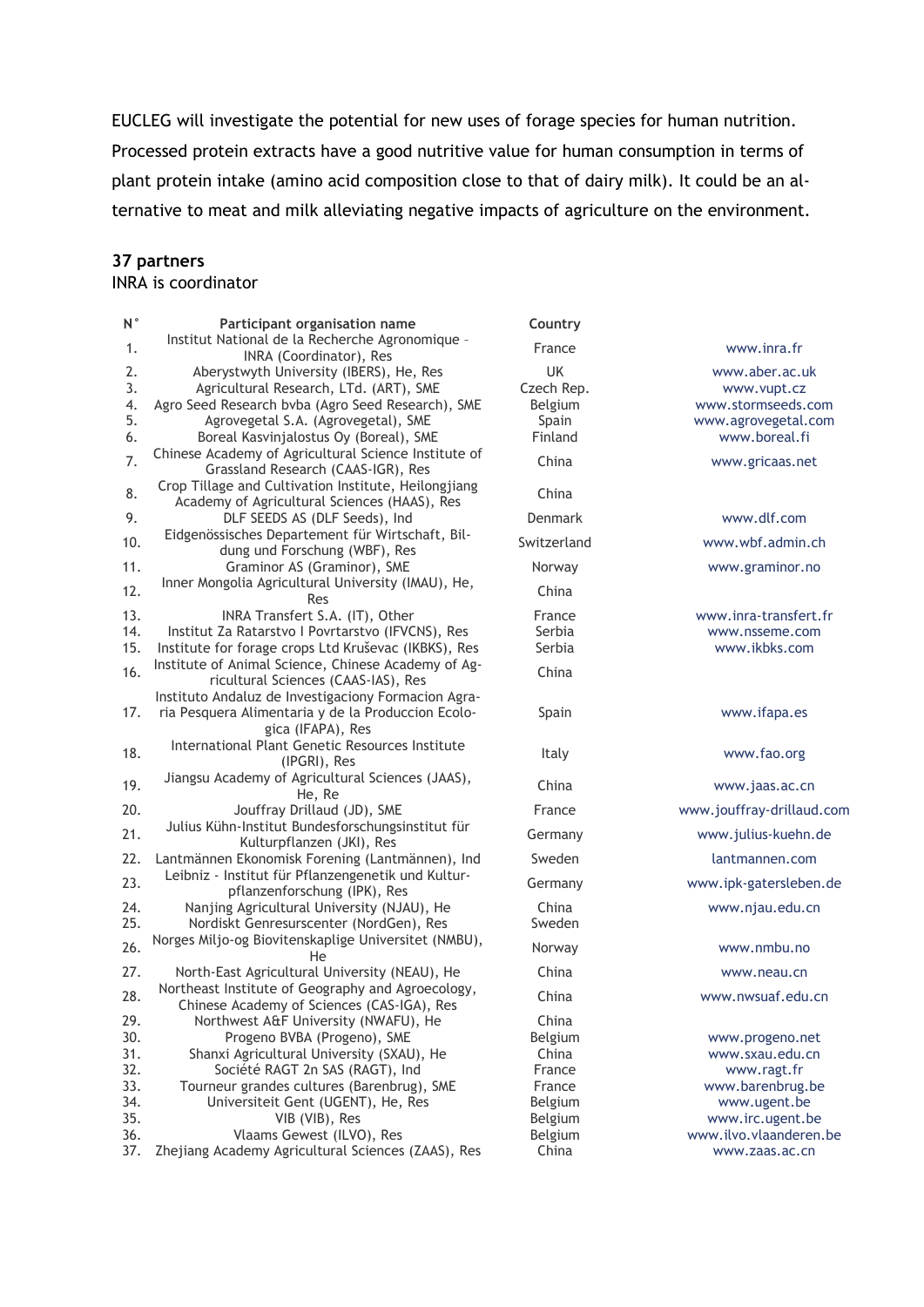### Test sites and crops:



#### **Project objectives:**

### • **DEVELOP MOLECULAR DATA**

Develop molecular data (reference genome sequence, sequence polymorphism) and tools (high throughput genotyping through genotyping by sequencing (GBS) platforms for forage legumes and faba bean), to increase resource levels sufficiently for molecular breeding. These new markers in addition to single nucleotide polymorphism (SNP) arrays already available for pea and soybean will be used to inform us of genetic diversity and to improve the efficiency of breeding programmes.

### • **DEVELOP SEARCHABLE DATABASES**

Develop searchable databases containing passport data, as well as agronomic and genetic features in order to facilitate exchanges of genetic resources between Europe and China.

# • **BROADEN THE GENETIC BASE AND ANALYSE THE GENETIC DIVERSITY OF PROMIS-ING EUROPEAN AND CHINESE LEGUME ACCESSIONS**

Broaden the genetic base of legume crops and analyse the genetic diversity of promising European and Chinese legume accessions using (1) phenotypic traits that contribute to increase yield, quality, stress tolerance evaluated in multi-site trials and (2) molecular markers.

### • **ANALYSE THE GENETIC ARCHITECTURE**

Analyse the genetic architecture of key breeding traits using association studies based on candidate genes and genome-wide association studies (GWAS). Molecular markers related to phenotypic traits will be identified.

# • **INCREASE GENETIC PROGRESS IN EXISTING BREEDING PROGRAMMES**

Increase genetic progress in existing breeding programmes. Genomic selection (GS) strategies will be developed and assessed for their potential to improve genetic progress. Practical tools for genotyping, data management and calculation will be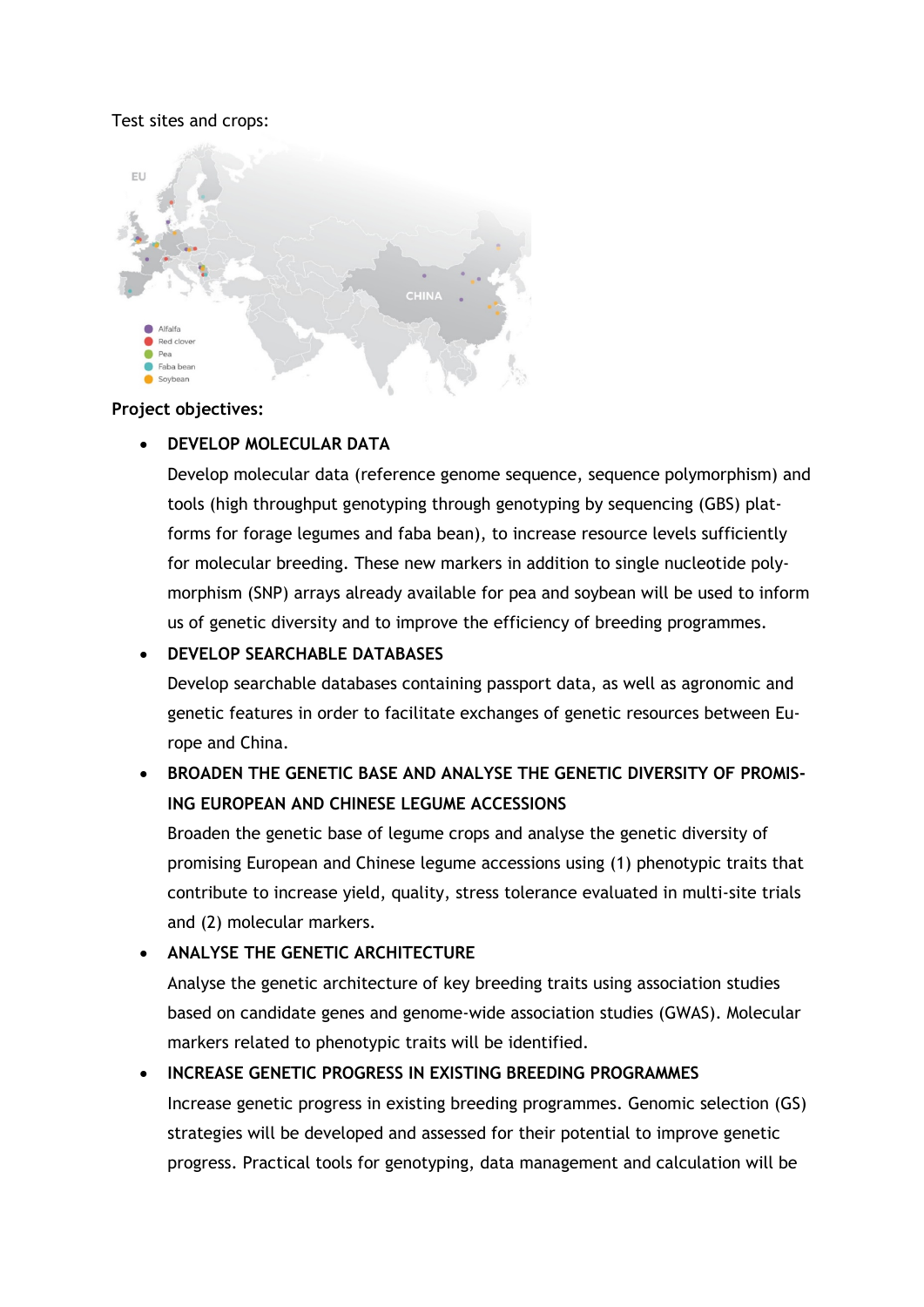provided to breeders to implement marker-assisted selection including genomic selection leading to the creation of new varieties in the long-term.

### **Legume advantages:**

Legumes are the most widespread fodder crops on arable land, and they are also the best intercrops in agriculture. Legumes are very important in forage production, and they also have many positive environmental effects, primarily:

- nitrogen fixation, approximately 120-220 kg of nitrogen per hectare are fixed through the symbiosis with Rhizobium bacteria on the roots of legumes,
- effective carbon sequestration,
- improvement of physio-chemical soil properties,
- positive phytosanitary effect,
- deep root system penetrating compacted soils that improves soil resistance and protects it against erosion.



### **FORAGE LEGUMES ADVANTAGES**

Forage legumes:

- provide high quality animal feed in the form of green mass, silage, concentrates, pellets and hay,
- are an essential part of legume-grass mixtures on meadows and pastures,
- provide a nectar source for pollinators, and are a food source for wild animals.

### **GRAIN LEGUMES ADVANTAGES**

Grain legumes:

- are essential sources of minerals, vitamins, lecithin, fibre, and other healthy elements,
- can be effectively used in intercropping systems with cereals,
- seeds produce high protein food sources for human and animal nutrition,
- green pods and seeds are used as vegetables.